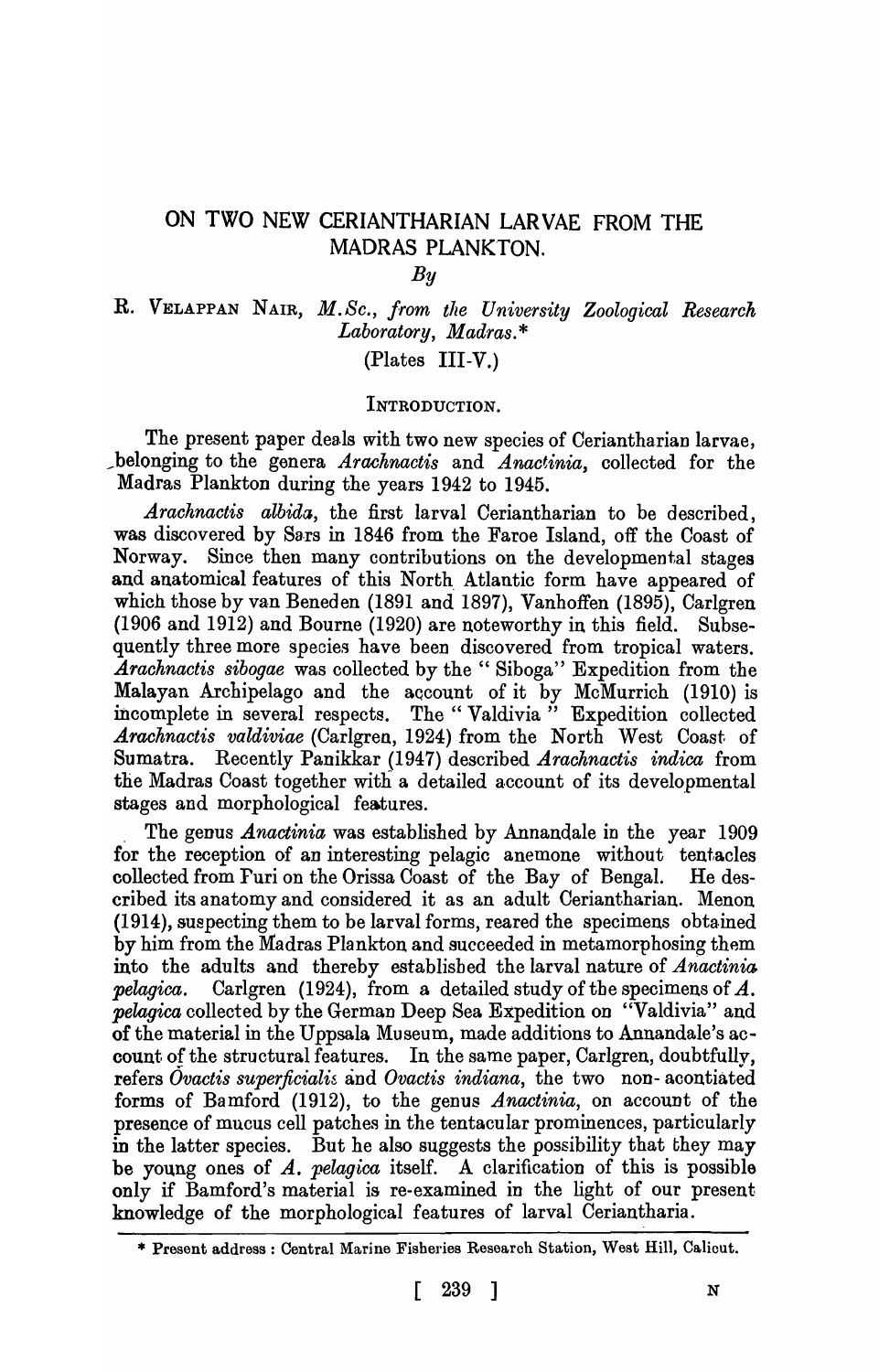It is known that the Ceriantharian larvae occur in the Madras Plankton<br>stly during the colder months of the year (Nair, 1944). The two mostly during the colder months of the year (Nair, 1944). larvae described in this paper are rare and they occurred in the townet collections made on the following days :-

| Arachnactis panikkari, sp. nov.— |                      |                      |                     |                       |
|----------------------------------|----------------------|----------------------|---------------------|-----------------------|
| 3rd Nov., 1944                   | $\bullet$            | $\ddot{\phantom{0}}$ |                     | 1 Specimen.           |
| 4th Jan., 1945                   | $\bullet$            | $\bullet$            |                     | 4 Specimens.          |
| 19th Jan., 1945                  | $\ddot{\phantom{0}}$ | $\bullet$            | $\bullet$ $\bullet$ | 1 Specimen.           |
| Anactinia carlgreni, sp. nov.-   |                      |                      |                     |                       |
| 23rd Nov., 1942                  | $\bullet$            | $\bullet$            | $\bullet$ $\bullet$ | 3 Specimens.          |
| 16th Apr., 1943                  | $\bullet$            | $\bullet$            |                     | 1 Specimen.           |
| 16th Feb., 1945                  | $\bullet$            | $\bullet\bullet$     |                     | 1 Specimen.           |
| 19th Feb., 1945                  | $\bullet$            | $\bullet\bullet$     |                     | $\ldots$ 2 Specimens. |
| 21st Feb., 1945                  | $\ddot{\phantom{0}}$ | $\bullet$            |                     | 1 Specimen.           |
| 16th Apr., 1945                  | $\cdot$ $\cdot$      | $\bullet\bullet$     |                     | $\ldots$ 1 Specimen.  |
|                                  |                      |                      |                     |                       |

Some specimens were allowed to metamorphose into the adults in the Laboratory Aquaria and the remaining ones were utilised for this study. Tbe larvae were narcotised with Menthol and fixed in 10 per cent. Formalin. Serial sections of a few specimens were made at seven microns thickness stained in Delafield's and Heidenhain's Iron Haematoxylin counterstained with Acid Fuchsin.

. 1 have great pleasure in expressing my thanks to Dr. N. Kesava Panikkar for his valuable help and criticisms and to Dr. H. Srinivasa Rao for kindly reading through the manuscript and making useful suggestions.

Family ARACHNANTHIDAE Carlgren, 1924.

Genus **Arachnactis** Sars, 1846.

### Arachnactis panikkari, sp. nov.

(Plates III, IV.)

*Diagnostic characters.*-Arachnactis with nine marginal and six labial tentacles without directive tentacle and without an aboral pore on the colunm in the final pelagic stage. The directive tentacle and the aboral pore develop only after the transformation of the larva into the adult. Actinopharynx one-eighth the length of the column with a hyposulcus of about the same length provided with well developed ciliated tracts. Himisulci extremely short or practically absent. The first pair of metamesenteries is the longest and extends to the aboral end of the column, each ending in a slender, thread-like acontium. All the other metamesenteries shorter than the second pair of protomesenteries.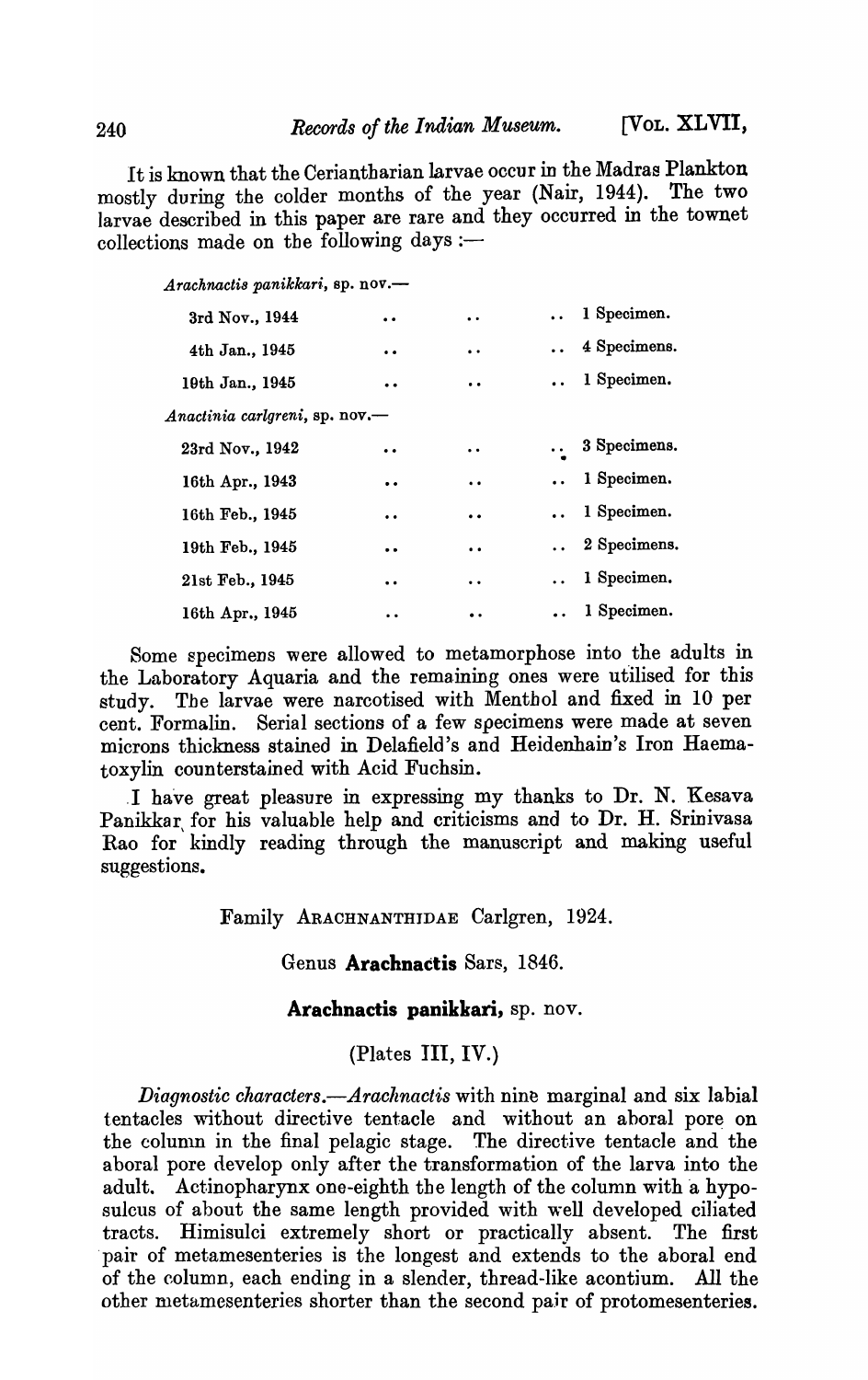Orthocraspedon of the second pair of protomesenteries, and the first and' the third pairs of metamesenteries of Type II. Orthocraspedon of the third pair of protomesenteries, and the second and the fourth pairs of metamesenteries of Type III. Cnidoglandular craspedonemes present. Metamorphoses into burrowing tube-dwelling adult.

### EXTERNAL CHARACTERS.

Arachnactis panikkari is translucent and slightly opaque with the tips of the marginal tentacles brightly. pigmented. The extremities of the marginal tentacles are pasture-green in colour with a deep brown pigmented region below this patch. The endodermal portions of the green and brown pigmented regions of the tips of the tentacles are milky white in colour. The labial tentacles and the gullet are light violet. The green tinge of the column in reflected light is more pronounced in the aboral region. The yellowish brown colour of the mesenterial filaments can be made out only in transmitted light. The preserved specimens are white and opaque with the column and the tips of the tentacles coloured light brown. In all the six specimens collected, nine marginal tentacles are present of which five belong to the right side and four to the left side  $(\overline{P}l, III, fig. 1)$ . The fifth marginal tentacle of the left side had not developed, though the corresponding one of the other side had grown to about the same length as the other marginal tentacles. In the expanded condition the marginal tentacles are about one and threefourths the length of the column and are  $12 \text{ mm}$ . long with a diameter of 0.4 mm. The directive marginal tentacle is absent with no indication whatsoever of its growth in the larval stage. From observations made in the Laboratory on larvae which have metamorphosed into the adults, it seems that the directive tentacle in this species makes its appearance only after the larvae have begun to metamorphose by burrowing into the substratum of sand. Apart from the interesting nature of this fact, it is an important distinguishing feature of *A. panikkari.* In all the recorded species of *Arachnactis*, the directive tentacle develops after the fourth couple of marginal tentacles has appeared, except in *A. valdiviae* where it appears after the formation of the third couple of marginal tentacles. The marginal tentacles originate as direct continuation of the column without a marked constriction at their bases. The larvae have not been observed to shed their tentacles either in the living or in the preserved condition. All the specimens possess six labial tentacles, three on each side of the oral opening and belong to the second, the third and the fourth pairs of actinocoels. The labial tentacles of the directive and the two adjoining actinocoels are absent in the larva. The very  $\delta$ small labial tentacles, 1 mm. long and 0.2 mm. in diameter in the fully expanded condition, arise as direct continuations of the oral disc. . The cylindrical column is  $7.5$  mm. long and  $1.2$  mm. in diameter and. does not show any differentiation.

#### STRUCTURE OF THE LARVA.

*The Tentacles.-In* transverse sections the marginal and labial . tentacles are rounded, and there is no appreciable difference in the structural features of the two sets of tentacles. The greater part of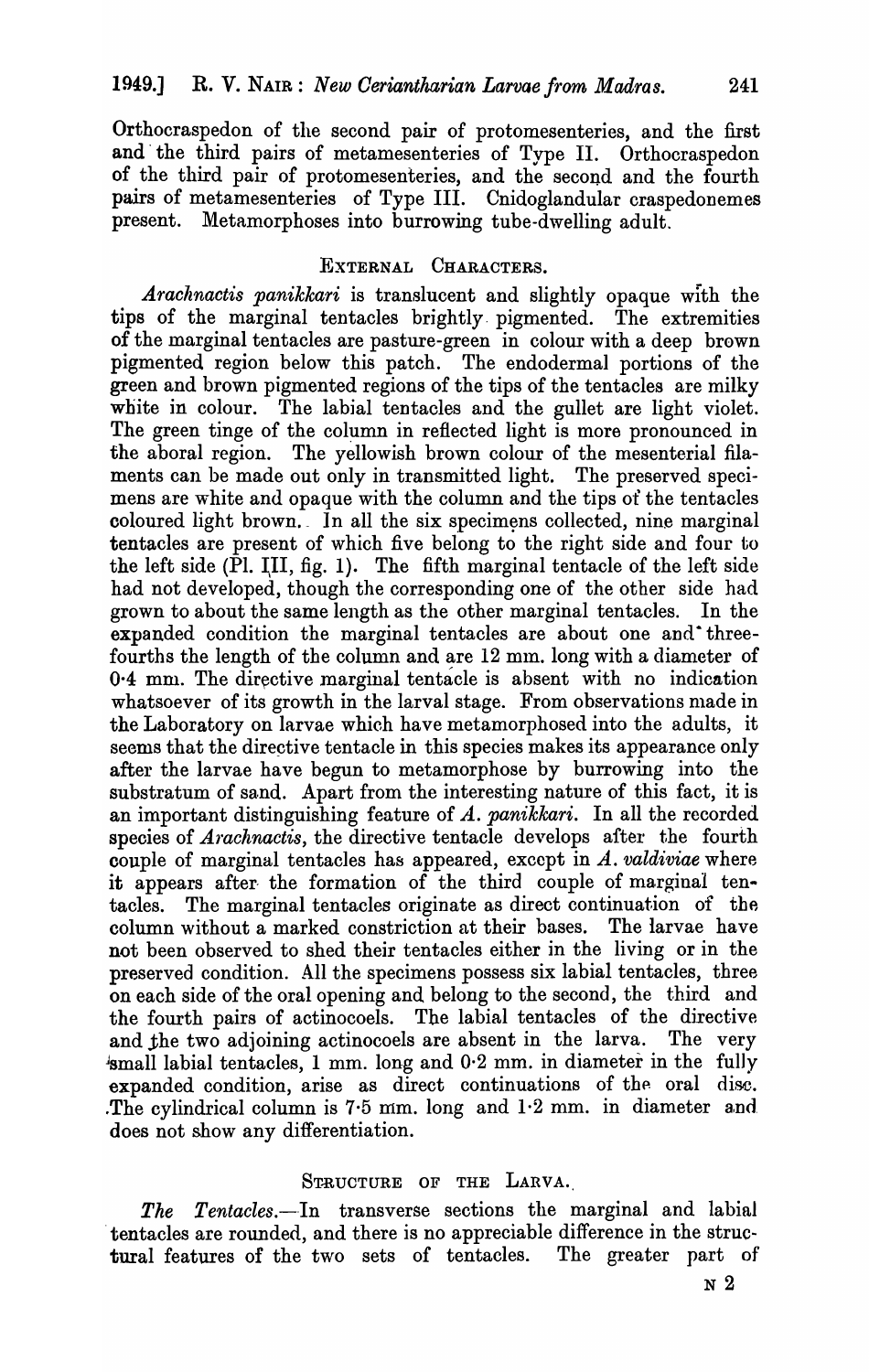the thickness of the tentacle is occupied by the well developed ectoderm composed of columnar supporting cells \yith numerous interstitial cells (PI. III, fig. 2). The few cnidae are irregularly arranged. In this respect the present species differs from *A. valdiviae,* where bands of cnidae have been observed by Carlgren *(op. cit.)* on the abaxial side. The dimensions of the thick-walled nematocysts and the thin-walled spirocysts are 18.8  $\times$  3.3  $\mu$  and 9.9  $\times$  2.2  $\mu$  respectively. The spirocysts are more numerous than the nematocysts which are common on the tips of the tentacles. The definite aggregations of cnidae at the tips of the tentacles described<br>by Panikkar  $(\omega n, cit.)$  in A, indica are not present in this species. Large by Panikkar *(op. cit.)* in A. *indica* are not present in this species. numbers of mucus cells are scattered amidst the ectodermal cells with no trace of the regular grouping of cells on the adaxial side of the tentacle reeorded in A. *valdiviae.* The long supporting cells of the inner side of the labial tentacles are so compactly arranged that this region appears to be broader and more deeply stained than the other side of the tentacle.

The musculature of the tentacle is very well developed, the mesodermal folds and the muscle branches being more pronounced than in the anterior region of the column. The homogeneous mesogloeal layer is devoid of nuclei. The thin endodermal layer is ahout a third to half the thickness of the epidermal layer. In *A. indica* the endodermal layer is thicker than the ectodermal layer especially at the basal region of the tentacles. Spirocysts of the same dimensions as found in the ectoderm have been noticed in relatively small numbers in the endoderm of the tips of the tentacles. .

*The Column.-There* is a gradual tapering of the column towards the aboral end. This extremity is rounded and no aboral pore has been noticed in any of the larvae collected, though the ectodermal musculature of the column wall was fully developed in the larvae studied. In A. *albida,* Bourne *(op. cit.)* has shown that the aboral pore appears rather late when the larva reaches the 23 tentacled stage. His suggestion that the appearance of the aboral pore coincides with the full development of the longitudinal musculature does not apply to *A. indica* and *A. panikkari.* The formation of the aboral pore in *A. panikkari*, like that of the directive tentacle, is not a larval feature, for, judging from their metamorphosis soon after a suitable substratum is provided, these larvae seem to represent the final pelagic stage. Metamorphosed adults have, however, an aboral pore indicating that in A. *panikkari* it appears only after the transformation into the adult. The same condition may be expected in A. *indica* also as the 12-tentacled stage without the aboral pore is the final pelagic stage.

Like the tentacles, the column in transverse sections presents a circular appearance, with the wall of uniform thickness at the two extremities, while in the middle region the wall is thicker by two-thirds. There is no histological difference between the regions of the columnar wall except that presented by the ectodermal longitudinal musculature. The musculature is very feebly developed in the anterior end of the column below the tentacles, with the folds and the muscle branches very few in number (Pl. III, fig. 3). These are well developed in the middle region corresponding with the position of the hyposulcus where they form the most prominent part of the body wall (PI. XIV, fig. 4). The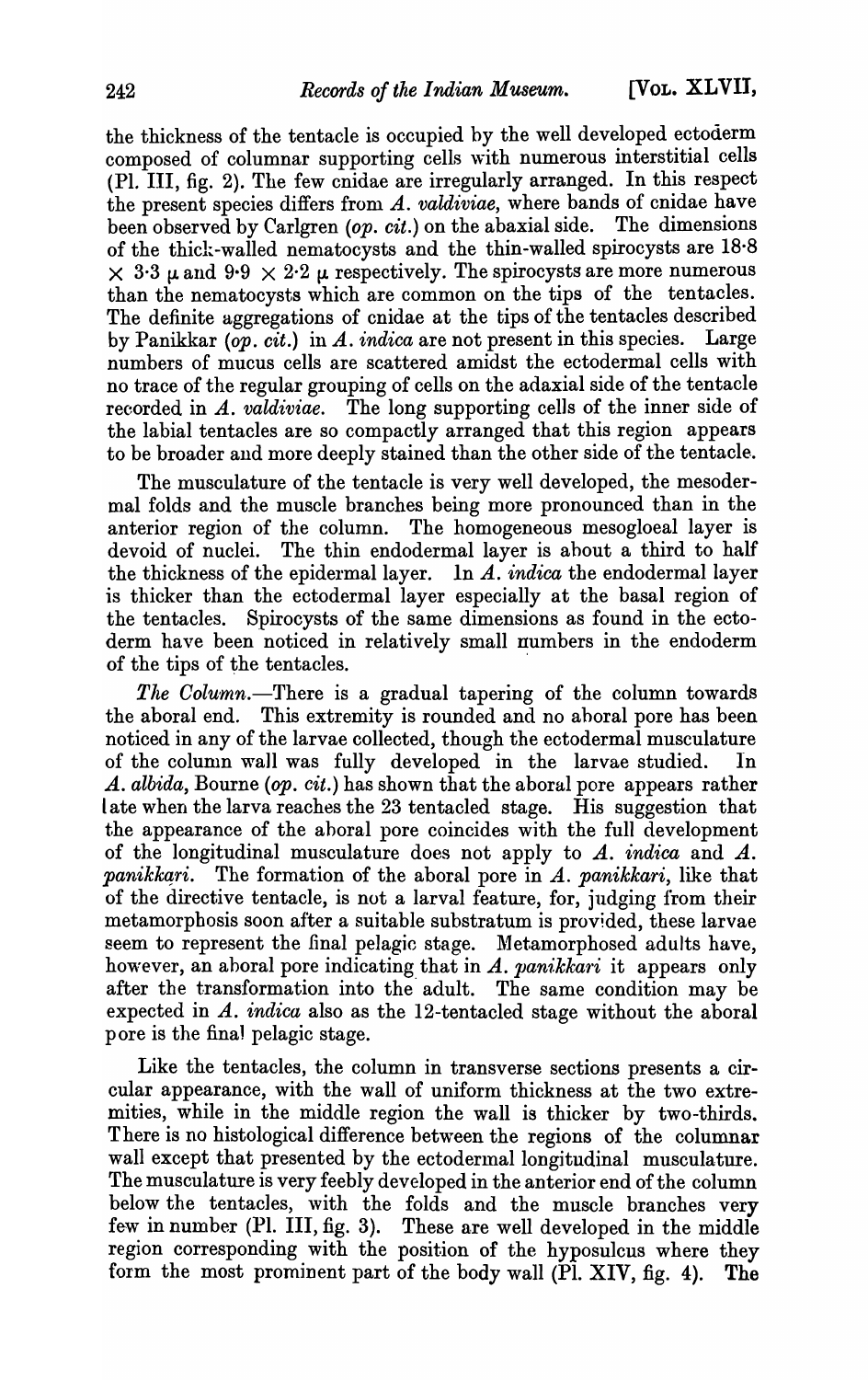mesogloeal folds here are very high, numerous and compactly arranged containing a large number of muscle branches. The muscle layer at the posterior extremity of the column is better developed than that of the anterior extremity, but not to such an extent as in the region of the hyposulcus (Pl. XIV, fig. 5). The columnar ectodermal cells of the body wall are compactly arranged with numerous interstitial cells (PI. III, fig. 6). Mucus cells are very common and a gradual increase in their number is discernible towards the aboral extremity. Differently sized nematocysts are very common and the largest measure  $21 \times 4.4 \mu$ . Curved nematocysts are not rare. Nematocysts are more abundant at the aboral end. Spirocysts and gland cells are almost completely absent from the ectoderm of the body wall. The mesogloeal layer, as in the tentacles, is homogeneous without any nuclei. The endodermal layer is thin and contains curved spirocysts, similar to those on the tentacles. Straight spirocysts, which are slightly longer than the curved ones, are very rarely seen in the endoderm. Nematocysts are extremely rare in the endoderm of the body wall.

*The Stomodaeum.*—The mouth in A. *panikkari* is an elongate slitlike opening, the two sides of which are closely apposed together. The mouth leads into the stomodaeum, extending to about one-eighth the length of the column. The siphonoglyph is clearly differentiated from the rest of the actinopharynx and its lining cells are thin and long with elongated nuclei and provided with very long cilia (Pl. IV, fig. 3). Gland cells and mucus cells are also present amidst the supporting cells of the siphonoglyph. The ectoderm of the remaining portion of the actinopharynx, between two consecutive mesenteries, forms a high ridge with deep furrows on either side opposite the mesenterial attachments. The number of the ridges corresponds to the number of actinocoels excluding those belonging to the siphonoglyph. These ridges are formed exclusively of ectodermal cells without any mesogloeal support and thus resemble the condition found in the two adult Ceriantharians, *Arachnanthu,s oligopodu8* and *Arachnanthus sarsi.* Large gland cells with numerous globular secretory granules are the most conspicuous elements in the ectodermal ridges. Cnidae, especially the nematocysts, occur in large numbers in these ridges. The nematocysts, both curved and straight, are of different sizes and the largest measure  $20 \times 3.3 \mu$ . Spirocysts are rate in the ectodermal ridges. Mucus cells also occur ·in fairly large numbers. Cilia are uniformly distributed on the ridges and the furrows, but are short when compared with the ciliation of the siphonoglyph.

The aboral continuation of the siphonoglyph, namely the hyposulcus, is very broad and powerfully ciliated with a structure similar to that of the siphonoglyph (PI. IV, fig. 4). Distinct ciliated tracts are present throughout the entire length of the hyposulcus, and these fade away at its termination (PI. IV, fig. 1). Only in *A. albida* and in *A. indica,* the ciliated tracts are well developed in the hyposulcus and this tract is continued on to the hemisulci in the latter species. In A. *valdiviae*  the ciliated tracts are absent in the hyposulcus. Spirocysts, large nematocysts and gland cells are common at the free curved end of the hyposuleus in the vicinity of the ciliated tracts.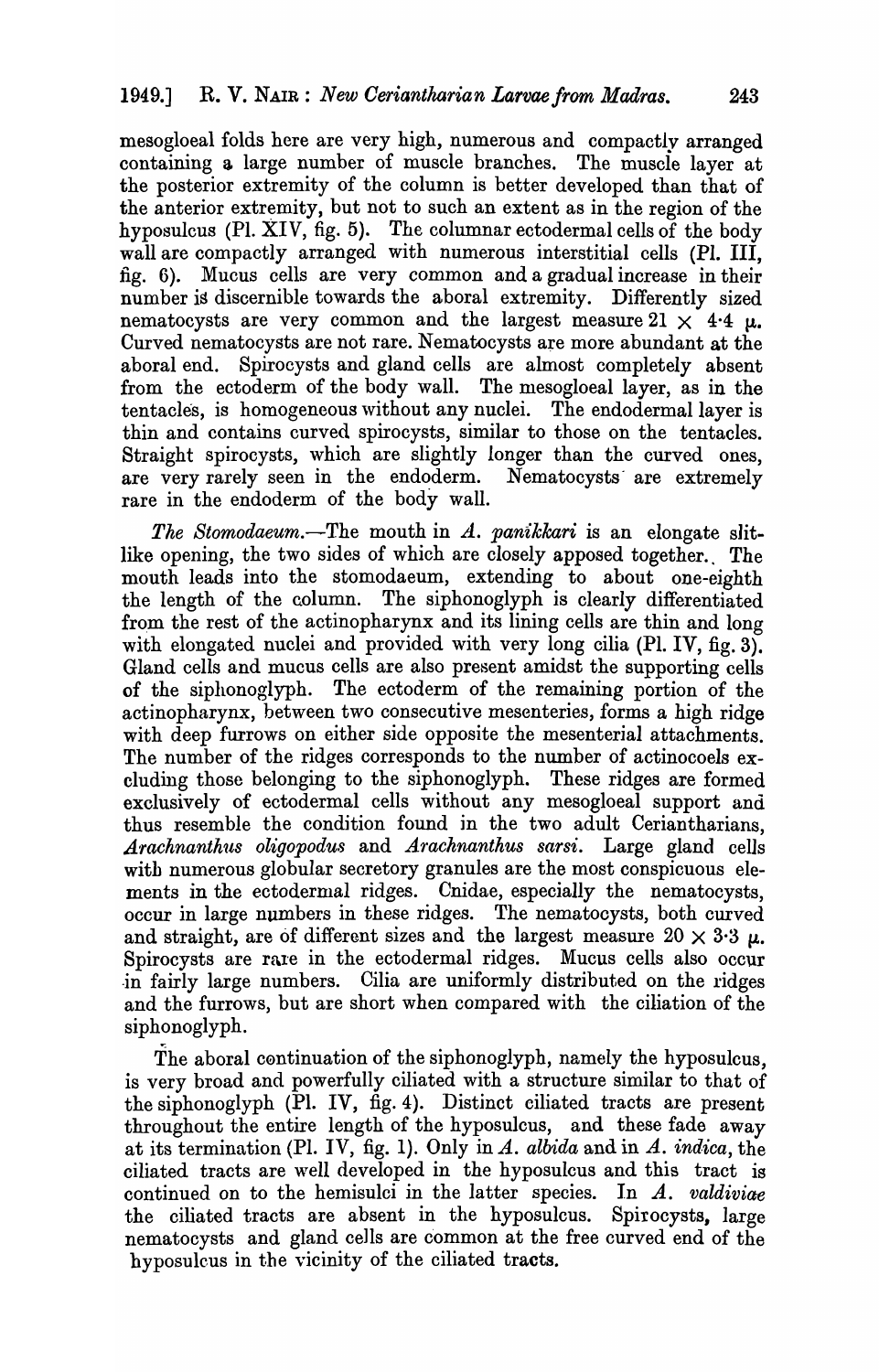Hemisulci are extremely short and can be regarded as practically absent in A. *panikkari.* Only in A. *valdiviae* the condition of the hemisulci approaches that of the present form. These are present in A. *sibogae* and in *A. indica,* while in *A. albida* they are completely absent.

The Mesenteries.-In the two specimens sectioned serially fifteen mesenteries. are present in the anterior region including the directive mesenteries (Pl.  $\bar{X}V$ , fig. 3). Of these, eight belong to the right side and seven to the left side. One specimen was slightly advanced in age and possessed two more mesenteries, the ninth of the right side appearing as a rudiment and the eighth of the left side as an incomplete septum extending half way between the body wall and the actinopharynx. Of these fifteen mesenteries, the last of either side is very short and does not extend below the posterior border of the actinopharynx. All the remaining mesenteries in both the specimens show filament differentiation except the directive mesenteries and the seventh mesentery of the right side' of the younger larva. The directive mesenteries are not continued beyond the rudiment of the hemisulci. The second pair of protomes enteries is about the same length as the directive mesenteries. The third pair of protomesenteries is shorter than the other two pairs of protomesenterics. Of the metamesenteries, the first pair is the longest and extends as far as the aboral extremity and each ends in a slender thread like acontium. All the other metamesenteries are shorter than the longest of the protomesenteries. In both the specimens the third metamesentery of the right side is slightly longer than its fellow of the other side. The fourth metamesentery of the right side is short and shows filament differentiation only in the older larva while that of the left side as already mentioned disappears before the termination of the actinopharynx.

. As observed in  $A$ , *indica*, the lamellar portion of the mesenteries contains many large vacuolated cells. Very few thick-walled nematecysts are present in this region.

*The Mesenterial Filaments.*-The directive mesenteries are without any filaments and the outer free border of the hyposulcus shows the well developed ciliated tracts of the directive mesenteries very clearly (Pl. IV, fig. 1). The filament of the second pair of protomesenteries consists of a very long orthocraspedon having a straight course and without any folds or craspedonemes. In sections the orthocraspedon shows a broad flattened median region witb well developed ciliated tracts. (Pl. IV, fig. 2). The. rounded sides of the median streak contains spirocysts measuring  $7.8 \times 2.2 \mu$ . Granular gland cells are also present on the median streak. In structure the spirocyst glandular tract of this protomesentery closely resembles that of *Cerianthus lloydii* and so can be elassed under Type II of Carlgren. The plectocraspedon of the second pair of protomesenteries, though short, is well developed and has the typical appearance in sections (PI. IV, fig. 3). Numerous gland cells and thick-walled nematocysts measuring  $20 \times 3.3$   $\mu$  occur in this region. The cnidoglandular tract is wavy in its course and a couple of craspedonemes is formed. The plectocraspedon is followed by a short telocraspedon, which is slightly longer than the plectocraspedon of the same mesentery. In the third pair of protomesenteries the ciliated tract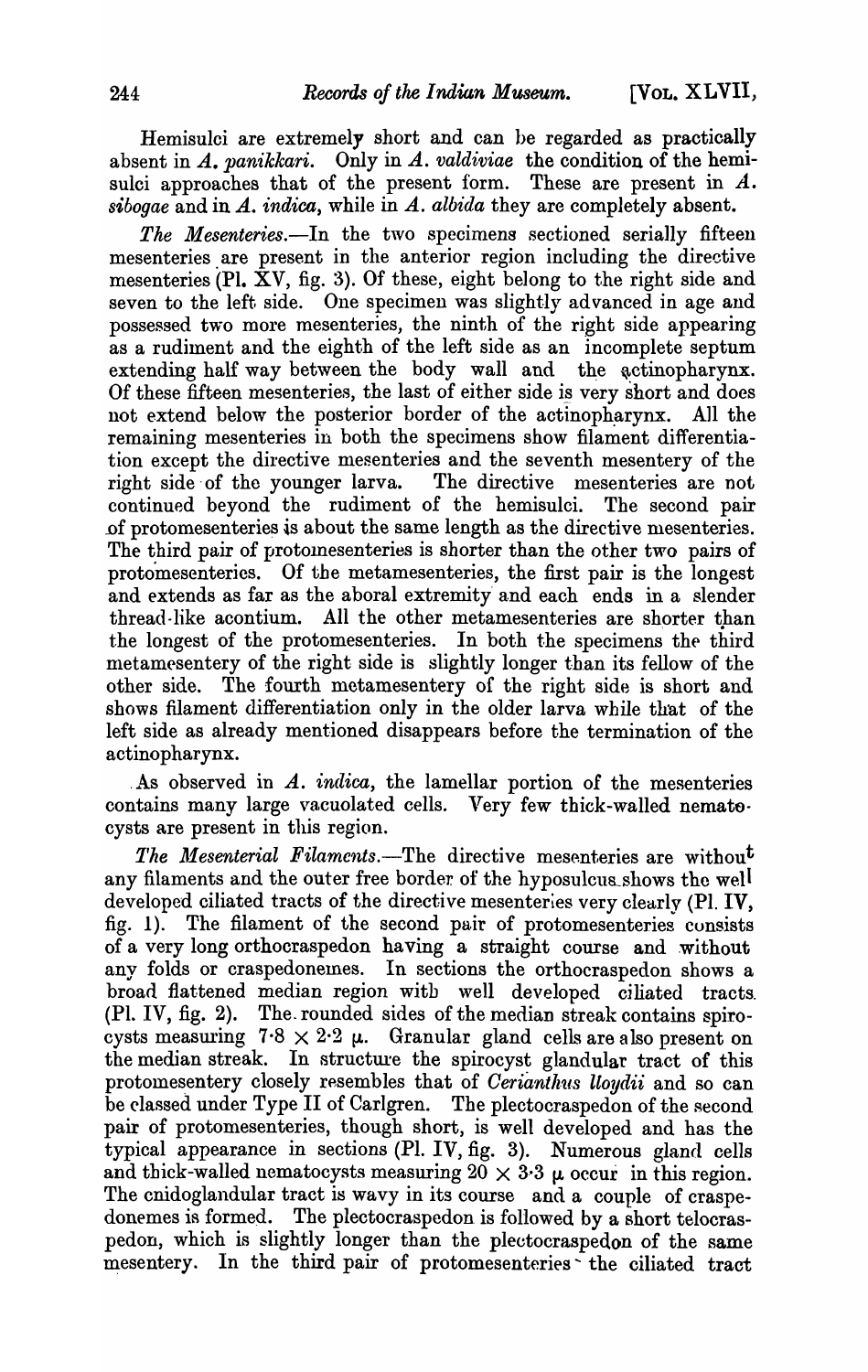region is short and, in sections, presents a different appearance from that found in the second pair of protomesenteries (PI. IV, fig. 4). The median streak is rounded and contains spirocysts and gland cells. The ciliated tracts are well developed. The orthocraspedon of this protomesentery resembles in structure the ciliated tract region of *Botrucnidifer norvegicus*  and so belongs to Type III of Carlgren. The plectocraspedon is long and well developed with the folds of the filaments forming a number of small craspedonemes. This is the best developed region of the mesenterial filament of the third pair of protonesenteries. A telocraspedon is present in the third pair of protomesenteries, but is shorter than the orthocraspedon of the same mesentery.

The ciliated tract region of the first pair of metamesenteries is fairly long and forms the longest orthocraspedon of the mesenteries in  $\vec{A}$ . *panikkari.* The structure of this region is the same as that of the second pair of protomesenteries and belongs to Type II and thus differs from the condition found in A. *albida.* It is interesting to mention here that in A. *valdiviae*, the ciliated tract region of the first pair of metamesenteries is like the corresponding region in the third pair of protomesenteries of A. panikkari. The cnidoglandular region is completely absent in the first pair of metamesenteries. The telocraspedon forms the longest region of the mesenterial filament and is well developed in this pair of metamesenteries. It consists of supporting cells with a few spirocysts and gland cells. Large thick-walled nematocysts are very common in the endodermal portion of the telocraspedon of this mesentery (PI. IV, fig. 5). The cnidae, found in large numbers anteriorly, are practically absent in the posterior region of the craspedion.

There are two acontia in A. *panikkari*, each arising from the terminal region of the telocraspedon of the first pair of metamesenteries. They are slender, long and thread-like and could be seen actively moving inside the body cavity of the larva in the living condition. Panikkar *(op. cit.)* has suggested that in A. *indica*, the acontium and the directive tentacle probably develop at about the same time. This is in complete contrast with the condition found in the present species where the acontium and the directive tentacle are developed during the larval and adult stages respectively. In sections the acontium is composed. of a compact mass of supporting cells in which arc found gland cells, mucus cells and very rarely nematocysts (Pl. IV; fig. 6). In some adult Ceriantharia studied by Carlgren, he has noted distinct zonations in the acontium representing the ascending and. the descending limbs of the craspedion region separated on either side by groups of endodermal cells. In *A. indica* a similar condition has been described at the basal region of the acontium only, while at the tip the endoderm disappears and the two limbs completely fuse. In A. *panikkari* the endodermal portion of the acontium could not be detected in the two specimens sectioned and suggests that this portion has undergone complete reduction resulting in the fusion of the two limbs of the filament.

The remaining metamesenteries are shorter than the second pair of protomesenteries ; yet, the various regions of the filament are well developed. The second couple of metamesenteries agrees with the third pair of protomesenteries in the proportion of the various regions. Further, the structure of the orthocraspedon is similar to that of the third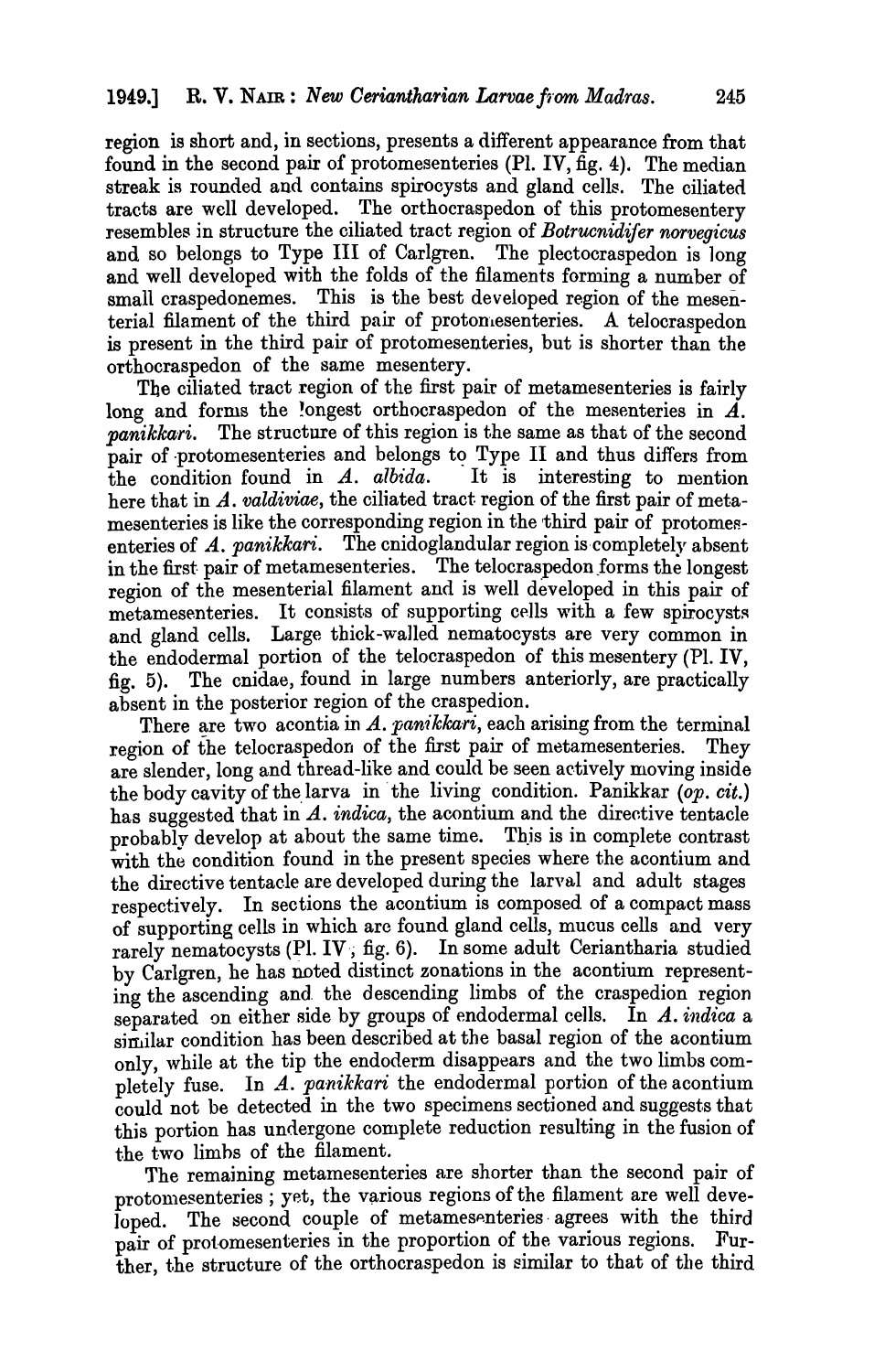pair of protomesenteries. The plectocraspedon forms the longest region of the filament and is drawn out into small craspedonemes as in the third pair of protomesenteries. The telocraspedon is of about the same length as that of the third pair of protomesenteries. In the third couple of metamesent eries, the orthocraspedon is the longest region. The cnidoglandular region is completely absent in this metamesentery. The craspedion region is short and is about half the length of the orthocraspedon. This metamesentery is like the second protomesentery and the first metamesentery in the structure of the ciliated tract region and resembles more closely the latter in the absence of the cnidoglandular region. Though the fourth metamesentery of the right side of the older larva is extremely short, the different regions are well developed with the ciliated tract region similar to that- of the third protomesentery and the second metamesentery. The cnidoglandular region is slightly longer than the orthocraspedon followed by a telocraspedon of about the same length as the latter.

Reviewing the structural features and the proportions of the different regions of the filaments of the mesenteries, we find that the second pair of protomesenteries, the first and the third pairs of metamesenteries are similar, but for the short plectocraspedon present in the protomesenteries. The very long orthocraspedon of these mesenteries belongs to Type II of Carlgren. The third pair of protomesenteries, the second and the fourth pairs of metamesenteries are alike, in that they possess only a very short orthocraspedon of Type III and a well developed long plectocraspedon, the folds of which form small craspedonemes. A craspedion region is present in all the mesenteries.

## DISCUSSION.

Carlgren, in his monograph on Ceriantharian larvae, includes only the species *albida, sibogae* and *valdiviae* under the genus *Arachnactis,*  removing forms like *Arachnactis bournei*, Arachnactis lobiancoi and Arachnactis brachiolata of different authors to separate genera. A. *indica* is the only species added to the genus in subsequent years. A comparison of the chara~ters of *A. panikkari* with those of the different species of *Arachnactis* clearly shows that this species possesses distinct features. The most important difference is that presented by the directive marginal tentacle. In A. albida, A. sibogae and A. indica the directive tentacle develops after the formation of four pairs of marginal tentacles. In *A. valdiviae* the directive tentacle originates after the formation of three pairs of marginal tentacles and probably simultaneously with the formation of the fourth pair of marginal tentacles. In A. pani*kkari*, in the final pelagic condition with nine marginal tentacles, there is absolutely no indication of the growth of the directive tentacle. So the directive tentacle in  $A$ . panikkari seems to develop only after the transformation of the larva into the adult. In the absence of adaxial mucus cell bands and abaxial bands of cnidae the present form differs from *A. valdiviae* and in the absence of definite groups of cnidae at the tips of the tentacles from  $A.$  *indica.* The length of the actinopharynx is relatively short in *A. panikkari* being only one-eighth the length of the column. There is no information on this point in regard to  $\overline{A}$ *. sibogae*,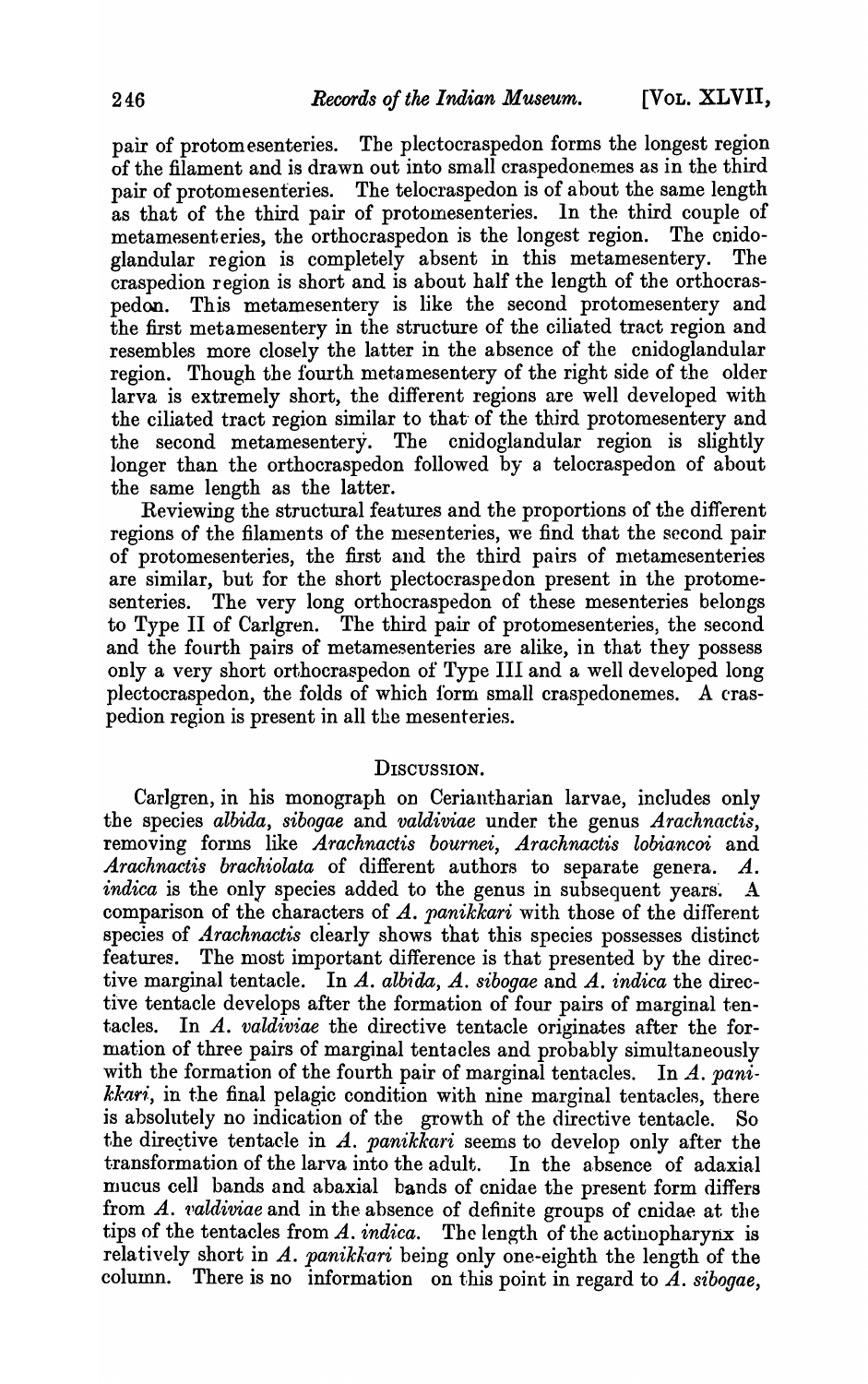but in the other species the gullet is long. It is slightly longer than a quarter of the length of the column in A. albida while it is about a third in length in A. *indica* and A. *valdiviae*. The hyposulcus in the present species resembles that of  $A.$  albida- being broad and of about the same length as the gullet. In the other species it is short and is about onethird the length of the gullet. In A. panikkari there is a well developed ciliated tract on the hyposulcus and no trace of it could be found in the extremely short hemisulci.  $A.$  valdiviae and probably also  $A.$  sibogae are without ciliated tracts in the hyposulcus. This region is present on the hyposulcus of A. *albida* and A. *indica*, but in the latter species on the hemisulci also. In the extremely short condition of the hemisulci, the present species resembles A. *valdiviae* where also they are very short and practically absent. The ciliated tract region of the first pair of metamesenteries in A. *panikkari* belongs to Type II of Carlgren. In A. *valdiviae* the orthocraspedon comes under Type III with some re-. semblance to Type II and in A. *albida* and A. *indica* it cumes under 'Type I.

These differences taken in conjunction with the structural variations presented by this species, clearly show that we are dealing with a form which is different from the other known species of *Arachnactis* and the name *Arachnactis panikkari* is proposed for it.

Family ARACHNANTHlPAE CarIgren, 1924.

#### Genus **Anactinia** Annandale, 1909.

#### **Anactinia carlgreni** sp. nov.

## (Plate V. )

Diagnostic characters.-- Anactinia without marginal and labial tentacles, with concentration of cnidae at the anterior extremity. Actinopharynx about one-fourth the length of the animal. Hyposulcus without ciliated tracts measuring a quarter of the length of the stomodaeum. Hemisulci about twice as long as the hyposulcus. Siphonoglyph with all the protomesenteries attached to it. The first pair of metamesenteries the longest, extending to the aboral end and each terminating in an acontium. Orthocraspedon of the second pair ·of protomesenteries, and the first, the third, etc., pairs of metamesenteries of Type II. Orthocraspedon of the third pair of protomesenteries, and the second, the fourth, etc., pairs of metamesenteries of Type III. Mesenterets and cnidoglandular craspedonemes present. Metamorphoses into tube-dwelling adult with marginal and labial tentacles.

### EXTERNAL CHARACTERS.

*A nactinia carlgreni* is translucent and pale white when alive with .a tinge, of green colour detectable only on very close examination. The preserved specimens are opaque and white. Like A. *pelagica* the present form is also without tentacles, not even traces of them even as slight protuberances in the fully expanded larvae. The larvae are spherical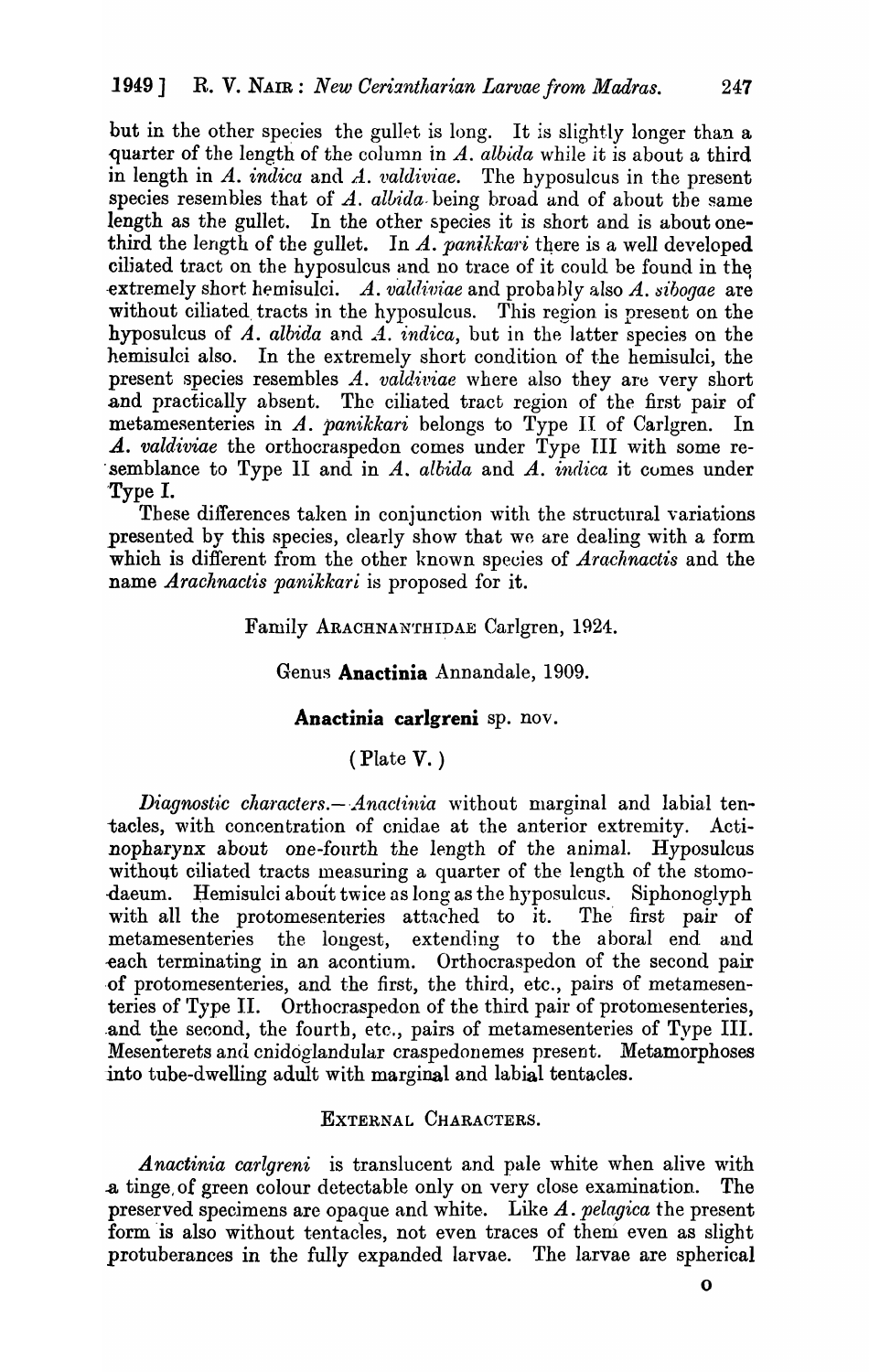to oval when taken from the Plankton. When they are placed in fresh sea water of the Aquarium they assume an elongated oval shape  $(Pl. XVI, fig. 1)$ . In the fully expanded condition, the larvae are 5 mm. long with a diameter of  $2.5$  mm. The mouth is in the form of a slit-like opening. A distinct aboral pore is present. When viewed under the binocular microscope, the gullet, the mesenteries and the acontia are fairly visible through the body wall of the living larvae. Such an examination further reveals the aggregation of the large nematocysts in the tentacular region at the oral end and also round the aboral pore.

#### STRUCTURE OF THE LARVA.

*The Column.*- The cylindrical column of *A. carlgreni* has, throughout its entire length, a more or less uniformly thick body wall. Further, no appreciable variation in the structure of the different regions of the column has been observed except in the disposition of the cnidae and the mucus cells. Large nematocysts measuring  $43.2 \times 7.2 \mu$  form very prominent groups around the oral opening and these groups are the only indications of the position of the tentacles which appear during metamorphosis. The tentacles are formed during metamorphosis as outpushings of these nernatocyst group regions and as they grow the nematocysts get scattered over the surface of the tentacle. Nematocysts of this type are present at the posterior end around the aboral pore. These nematocysts are rare in the other regions of the column. The spirocysts of the body wall, which are all of the same size, are found in enormous numbers at the extreme anterior region of the larva, particularly in the tentacular regions and around the oral opening. Such a regional aggregation of cnidae in the body wall has not been observed in A. *pelagica*. The large mucus cells of the body wall are numerous at the two extremities. At the anterior extremity they form groups at the middle of the body wall of each mesenterial compartment below the nematocyst groups (Pl.V, fig. 2). Similar mucus cell groups are also present in A. *pelagica.* Carlgren *(op. cit.)* suggests that these are morphologically similar to those found on the inner side of the marginal tentacles of some Ceriantharian larvae like *Calpanthula* and *Hensenanthula*. In *A*. *carlareni*, the tentacles are formed in the nematocyst group regions situated above the mucus cell group regions and as such if the mucus cell groups persist in the adult they can be only on the outer side of the bases of the tentacles.

The ectodermal layer occupies about half the thickness of the body wall and the columnar cells composing it are closely arranged with numerous interstitial cells between them  $(Pl. V, fig. 3)$ . In addition to thesparsely distributed large nematocysts, large numbers of small ones occuramidst the cells of the ectoderm. These measure  $21.6 \times 4.32$   $\mu$ , and are more or less uniformly distributed over the entire surface of the body wall. Spirocysts measuring  $14.4 \times 2.16 \mu$ , similar to those found aggregated in the anterior region, are also present, but are not so numerous as the nematocysts. Mucus cells are common in the body wall and occasionally gland cells are also present in the body wall. The ectodermal longitudinal musculature is fairly well developed except at the extremities. The mesogloeal folds on which are placed the muscle fibres are short. Thehomogeneous mesogloeal layer is devoid of nuclei. The prominent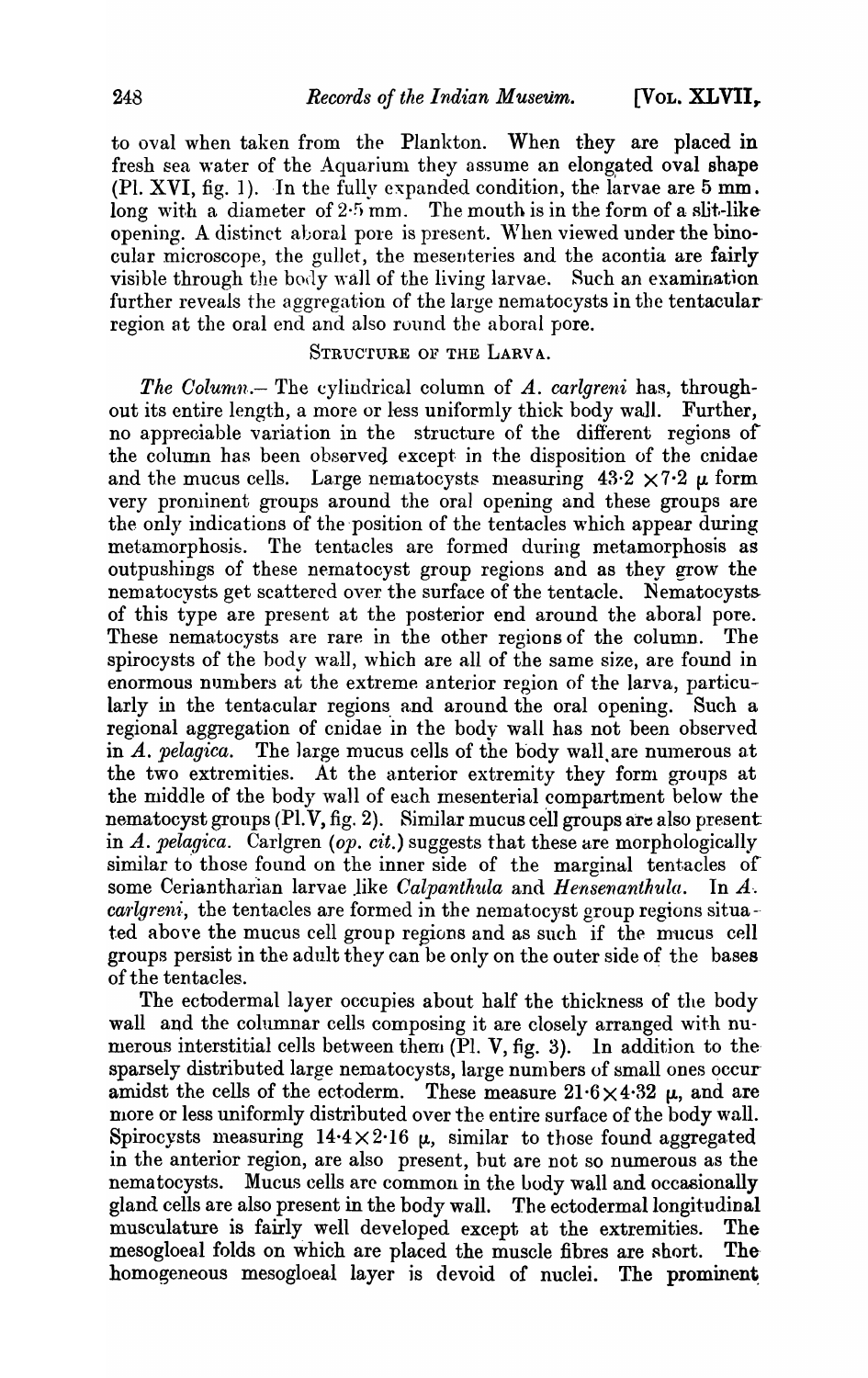endodermal layer, which is about two-thirds the width of the ectodermal layer, consists of cells vacuolated at their bases with the protoplasmic part at the apical end where the nuclei are situated. Nematocysts, such as those found in A. *pelagica*, have not been observed in the endodermal layer of the body wall.

*The Stomodaeum.*--The slit-like oral opening leads to the stomodaeum which extends to about one-fourth the length of the animal. The siphonoglyph is not well differentiated from the other regions of the actinopharynx and all the protomesenteries are attached to it (Pl.V, fig. 4). The ectodermal cells of the siphonoglyph are thin and long with oval nuclei and carry cilia which are of about the same length as that of the ridged portion of the stomodaeum. Mucus cells and occasionally gland cells are present amidst the supporting cells of the siphonoglyph. Ihe ectoderm of the remaining portion of the stomodaeum forms faint ridges and there is no mesogloeal extension into them. Numerous gland cells with secretory granules are present in the ectodermal ridges. Mucus cells are also present in fair numbers. Nematocysts are very common and measure  $17.28 \times 3.6 \mu$ . Spirocysts are extremely rare. The Spirocysts are extremely rare. The ridges and the furrows are uniformly ciliated.

The siphonoglyph is continued as the hyposulcus which is about a. fourth of the length of the stomodaeum. The hemisulei are long and prominent and are about twice the length of the hyposulcus. The structure of these two organs is the same as that of the siphonoglyph. Ciliated tracts are completely absent in the hyposulcus of *A. carlgreni,* unlike the condition in *A. pelagica* where it is provided with distinct ciliated tracts.

*The Mesenteries.*—In the two specimens of *A. carlgreni* used for studying the mesenteries, 18 mesenteries are present including the directives-Of these nine belong to the right side and nine to the left  $(Pl. V, fig. 4)$ . The tenth mensentery of the right side has only begun to develop and could be seen in some of the anterior sections as bud-like projections from the body wall. The last mesentery of the left side is the shortest and extends only up to the posterior border of the gullet. The directive mesenteries and the ninth mesentery of the left side do not have filaments while the remaining mesenteries carry well differentiated filaments. The ninth mesentery of the right side and its filament are short. The directive mesenteries are continued even after the termination of the hemi- ·sulci, but no filaments are present in the free portion of these mesenteries. The second pair of protomesenteries are comparatively long and of about the same length as the third pair of metamesenteries. The third pair of proto mesenteries is only slightly longer than the third pair of metamesenteries. The first pair of metamesenteries is the longest and extends almost to the aboral extremity. Each mesentery of this pair is provided with a long slender acontium. The third pair of metamesenteries is the next longest of the metamesenteries with the second and the fourth pairs of metamesenteries succeeding it in their respective lengths. Therefore, the mesenterial formula for *A. carlgreni* is MBmb. Mesenterets (Grenzstreifen) are prominently developed in the plectocraspedon or the mesenteries (PI. V, fig. 5).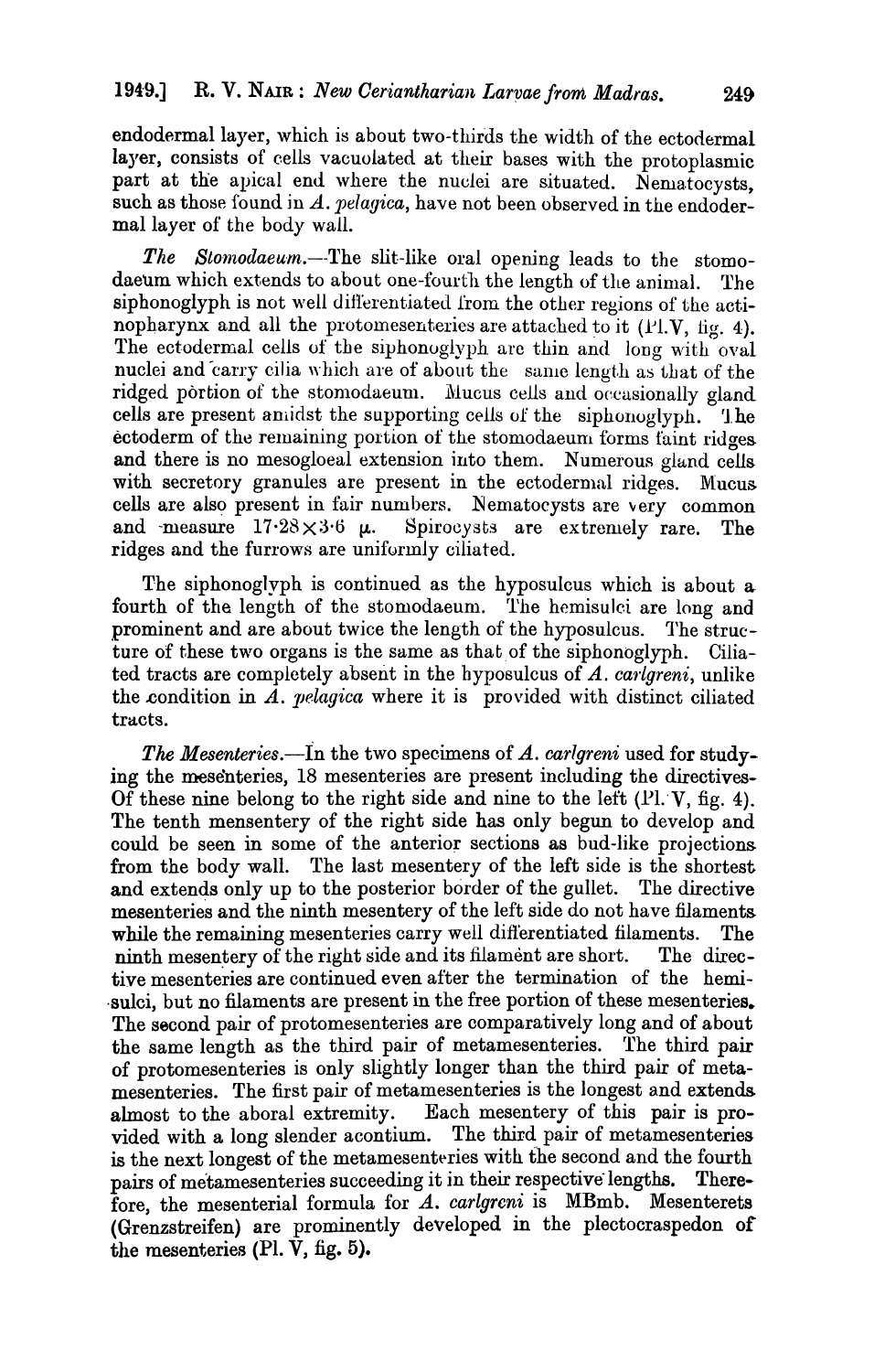*The Mesenterial Filaments.-The* long directive mesenteries are without filaments and ciliated tracts are absent in the hyposulcus. The filaments of the second pair of protomesenteries are well formed with a fairly long orthocraspedon which has a straight course. The orthocraspedon has a somewhat wide median region containing spirocysts in small numbers measuring  $8.64 \times 1.44$   $\mu$ . Gland and mucus cells are present in the median streak. The ciliated tracts are prominently developed. In structure the orthocraspedon of the second pair of protomesenteries and the first, the third, etc., pairs of metamesenteries resemble one another and comes under Type II of Carlgren (Pl. V, fig. 8). The plectocraspedon of the second pair of protomesenteries is of about the same length as the ciliated tract region and has the usual structure with numerous gland cells and nematocysts measuring 11.52  $\times$  2.88  $\mu$  (Pl. V, fig. 5). This region of the filament is wavy in its course .and a few craspedonemes are formed. The telocraspedon is fairly long and is not very conspicuous, the spirocysts occurring only very sparsely (PI. V, fig. 6). The cilated tract region of the third pair of protomesenteries is very short and in structure it is different from that of the prece-. ding protomesentery. The median streak is rounded and the ciliated tracts are small and poorly developed (PI. V, fig. 7). In structure this region agrees with Type III of Carlgren. The plectocraspedon is very long and forms the prominent region of the filament of this mesentery. A number of craspedonemes are formed in this region. The telocraspedon is longer than that of the second pair of protomesenteries.

In anatomical features and in the comparative lengths of the different regions of the mesenterial filaments two types could be recognised among the metamesenteries as in the other members of Ceriantharia. The first, the third, etc., pairs of metamesenteries are similar in having a -ciliated tract region resembling in structure that of the second pair of protomesenteries. In these metamesenteries the cnidoglandular region is completely absent. The craspedion region is very long and arises .as a direct continuation of the ciliated tract region. The other metamesenteries, namely, the second, the fourth, etc., pairs are similar in .structural features and resemble the third pair of protpmesenteries. The orthocraspedon is short and agrees in structure with that of the third pair of protomesenteries. The plectocraspedon is well developed with prominent and, sometimes with, branching craspedonemes. The telocraspedon is fairly long. A gradual decrease in the lengths of the metamesenteries is noted when they reach the multiplication chamber.

There is only a single pair of acontia arising from the terminal portion of the telocraspedon of the first pair of metamesenteries. In A. *pelagica,* the first, the third and sometimes the fifth pairs of metamesenteries carry acontia and in this respect this species differs from the former. The acontium is composed of a compact mass of supporting cells amidst which are found gland cells and a few mucus cells (Pl. V, fig. 9). A fair number of large sized nematocysts, the largest found in the species, measuring  $65 \times 16.25 \mu$  are found in the acontium particularly at the extremity. Small nematocysts measuring  $19.5 \times 4.9 \mu$  are also present in the acontium. The ascending and the descending parts of the filament with the endodermal part lying between them is seen in the acontium